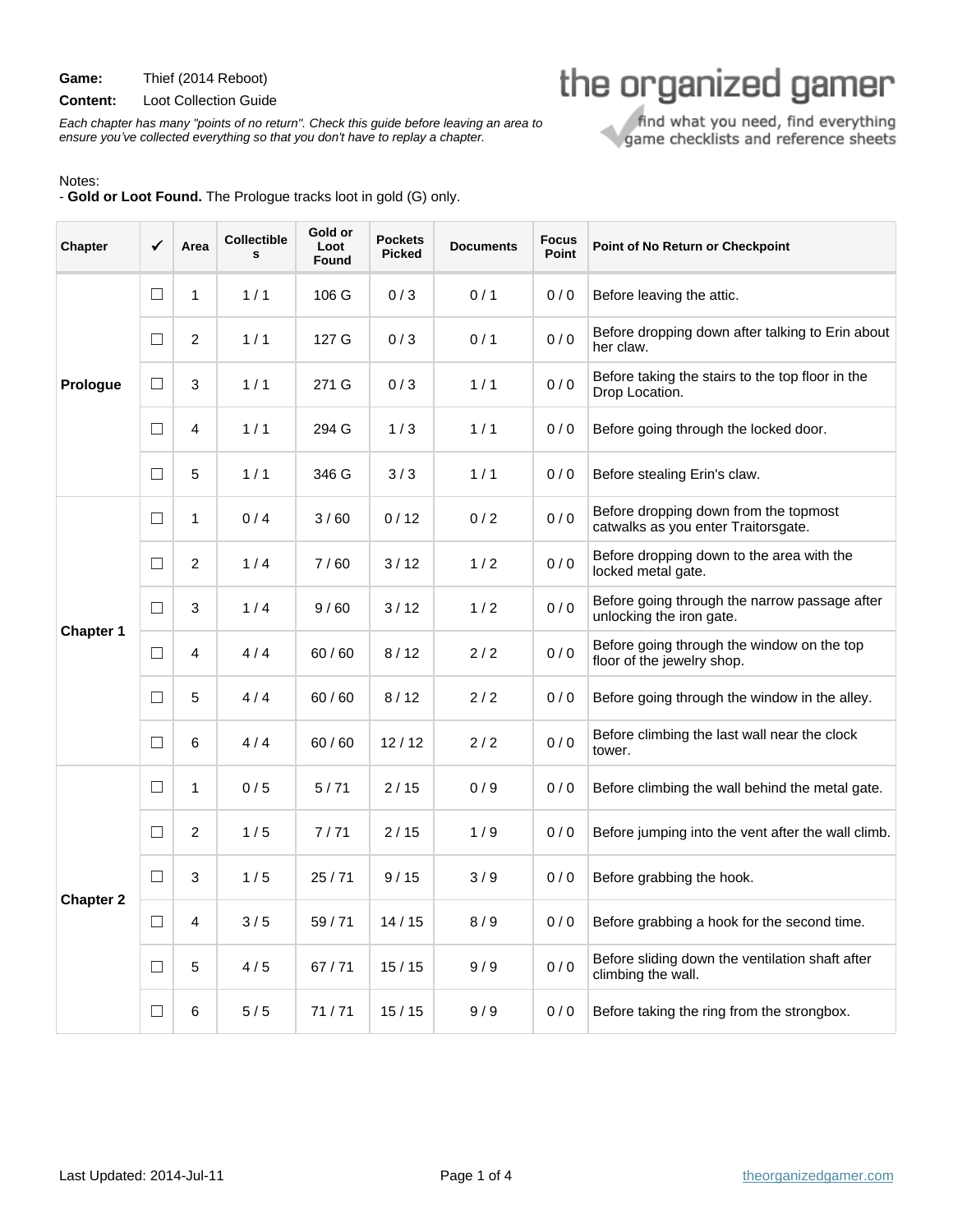## Thief (2014 Reboot) Loot Collection Guide

| Chapter          | $\checkmark$ | Area                    | Collectible<br>s | Gold or<br>Loot<br>Found | <b>Pockets</b><br><b>Picked</b> | <b>Documents</b> | <b>Focus</b><br>Point | Point of No Return or Checkpoint                                                                                                                                                                                     |
|------------------|--------------|-------------------------|------------------|--------------------------|---------------------------------|------------------|-----------------------|----------------------------------------------------------------------------------------------------------------------------------------------------------------------------------------------------------------------|
| <b>Chapter 3</b> | $\Box$       | 1                       | 1/5              | 5/57                     | 5/21                            | 0/4              | 0/1                   | Before using the claw to scale the wall near the<br>front doors.                                                                                                                                                     |
|                  | $\Box$       | $\overline{2}$          | 1/5              | 6/57                     | 5/21                            | 0/4              | 0/1                   | Before either going through the front door after<br>using the lever, or sliding down the side ramp.                                                                                                                  |
|                  | $\Box$       | $\mathbf{3}$            | 2/5              | 42/57                    | 13/21                           | 4/4              | 0/1                   | Before unlocking the painting.                                                                                                                                                                                       |
|                  | $\Box$       | $\overline{\mathbf{4}}$ | 2/5              | 43/57                    | 13/21                           | 4/4              | 0/1                   | Before jumping down after activating the<br>podium.                                                                                                                                                                  |
|                  | $\Box$       | 5                       | 3/5              | 47/57                    | 21/21                           | 4/4              | 0/1                   | Before dropping down from the beam outside<br>the broken window.                                                                                                                                                     |
|                  | ⊔            | 6                       | 5/5              | 57/57                    | 21/21                           | 4/4              | 1/1                   | Before shimmying across the pipes.                                                                                                                                                                                   |
|                  | $\Box$       | 1                       | 0/6              | 0/39                     | 0/13                            | 0/6              | 0/0                   | Before dropping down after passing the first<br>window. Nothing to pick up in this area.                                                                                                                             |
|                  | $\Box$       | $\overline{c}$          | 0/6              | 2/39                     | 0/13                            | 0/6              | 0/0                   | Before dropping down after using the ramp to<br>jump a gap.                                                                                                                                                          |
| <b>Chapter 4</b> | $\Box$       | 3                       | 0/6              | 2/39                     | 0/13                            | 0/6              | 0/0                   | Before dropping down after watching an<br>explosion at the keep. Nothing to pick up in this<br>area.                                                                                                                 |
|                  | $\Box$       | 4                       | 1/6              | 3/39                     | 0/13                            | 0/6              | 0/0                   | Before climbing into the window.                                                                                                                                                                                     |
|                  | $\Box$       | 5                       | 1/6              | 3/39                     | 0/13                            | 0/6              | 0/0                   | Before dropping down after crawling between<br>the crates. Nothing to pick up in this area.                                                                                                                          |
|                  | $\Box$       | 6                       | 3/6              | 23/39                    | 6/13                            | 1/6              | 0/0                   | Before pressing the switch to the study after<br>taking the elevator to the top floor.                                                                                                                               |
|                  | $\Box$       | $\overline{7}$          | 3/6              | 25/39                    | 6/13                            | 2/6              | 0/0                   | Before taking the keep plans off the wall.                                                                                                                                                                           |
|                  | $\Box$       | 8                       | 3/6              | 25/39                    | 6/13                            | 4/6              | 0/0                   | Before dropping down after climbing the rope.<br>Nothing to pick up in this area. Two documents<br>from the wall in the study are tallied in the<br>journal after you arrive in this area.                           |
|                  | $\Box$       | 9                       | 3/6              | 25/39                    | 6/13                            | 4/6              | 0/0                   | Before reaching the end of the crawlspace.<br>Nothing to pick up in this area.                                                                                                                                       |
|                  | $\Box$       | 10                      | 3/6              | 29 / 39                  | 6/13                            | 4/6              | 0/0                   | Before dropping down from the wrecked office<br>area and onto a metal platform.<br>IMPORTANT: save your game here and see<br>below if you want to collect all loot.                                                  |
|                  |              |                         |                  |                          |                                 |                  |                       | This section ends when you make it past the<br>piston.                                                                                                                                                               |
|                  | $\Box$       | 11                      | 3/6              | 30/39                    | 6/13                            | 4/6              | 0/0                   | LOOT SPOILER: there is a gear at end of the<br>second metal platform that you jump to. You<br>must reach the other side before the platform<br>collapses or you will not be able to pick up the<br>gear. To traverse |
|                  | $\Box$       | 12                      | 3/6              | 36 / 39                  | 6/13                            | 4/6              | 0/0                   | Before dropping down after turning the valve to<br>open the passage.                                                                                                                                                 |
|                  | $\Box$       | 13                      | 5/6              | 37/39                    | 6/13                            | 4/6              | 0/0                   | Before riding the elevator.                                                                                                                                                                                          |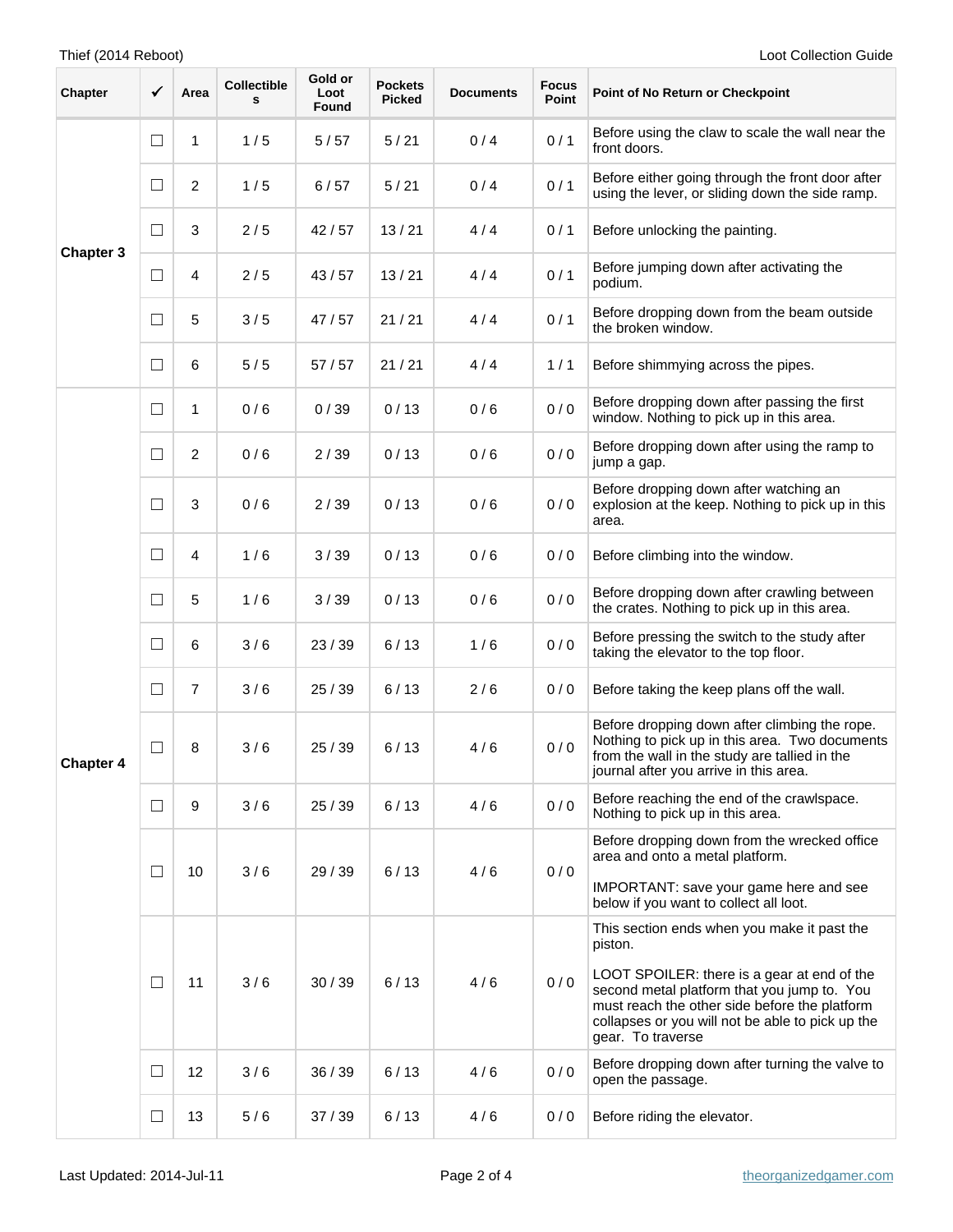| <b>Chapter</b>   | $\checkmark$ | Area           | <b>Collectible</b><br>s | Gold or<br>Loot<br>Found | <b>Pockets</b><br><b>Picked</b> | <b>Documents</b>                 | <b>Focus</b><br>Point | Point of No Return or Checkpoint                                                                                                                                       |
|------------------|--------------|----------------|-------------------------|--------------------------|---------------------------------|----------------------------------|-----------------------|------------------------------------------------------------------------------------------------------------------------------------------------------------------------|
| <b>Chapter 4</b> | $\Box$       | 14             | 5/6                     | 38 / 39                  | 6/13                            | 6/6                              | 0/0                   | Before pulling the lever.                                                                                                                                              |
|                  | $\Box$       | 15             | 5/6                     | 38/39                    | 6/13                            | 6/6                              | 0/0                   | Before dropping into the safe chamber. Nothing<br>to pick up in this area.                                                                                             |
|                  | $\Box$       | 16             | 5/6                     | 39/39                    | 6/13                            | 6/6                              | 0/0                   | Before entering the safe combination.                                                                                                                                  |
|                  | □            | 17             | 6/6                     | 39/39                    | 13/13                           | 6/6                              | 0/0                   | Before completing the safe combination.<br>NOTE: prior to patch 1.4, the journal will say<br>there are 8 document although there are only 6.                           |
| <b>Chapter 5</b> | $\Box$       | 1              | 0/6                     | 0/106                    | 0/1                             | 0/42                             | 0/1                   | Before climbing the wall. Nothing to pick up in<br>this area.                                                                                                          |
|                  | $\Box$       | $\overline{2}$ | 1/6                     | 5/106                    | 0/1                             | 0/42                             | 0/1                   | Before entering the front doors.                                                                                                                                       |
|                  | $\Box$       | 3              | 3/6                     | 69/106                   | 0/1                             | 29/42                            | 0/1                   | Before dropping into the treatment ward. NOTE:<br>it is still possible to go back at this point, but this<br>makes a good checkpoint since the chapter is<br>so large. |
|                  | □            | 4              | 4/6                     | 88 / 106                 | 1/1                             | 39/42                            | 0/1                   | Before dropping down while in the ventilation<br>shaft.                                                                                                                |
|                  | $\Box$       | 5              | 6/6                     | 106/106                  | 1/1                             | 42/42                            | 1/1                   | Before pulling the lever after passing between<br>some crates.                                                                                                         |
| Chapter 6        | $\Box$       | 1              | 4/6                     | 59 / 90                  | 25 / 39                         | Ch. 6: 8/12<br>Baron: 8 / 13     | 0/0                   | Before dropping into the pipe area from the<br>waiting hall.                                                                                                           |
|                  | $\Box$       | 2              | 4/6                     | 59 / 90                  | 25/39                           | Ch. 6: 8/12<br>Baron: 9 / 13     | 0/0                   | Before opening the study doors.                                                                                                                                        |
|                  | $\Box$       | 3              | 5/6                     | 77 / 90                  | 39/39                           | Ch. 6: 10 / 12<br>Baron: 10 / 1  | 0/0                   | Before pressing the stone in the Ceremony<br>Chamber.                                                                                                                  |
|                  | $\Box$       | 4              | 6/6                     | 86 / 90                  | 39/39                           | Ch. 6: 12 / 12<br>Baron: 13 / 13 | 0/0                   | Before taking the Primal Stone.                                                                                                                                        |
|                  | $\Box$       | 5              | 6/6                     | 88/90                    | 39/39                           | Ch. 6: 12 / 12<br>Baron: 13 / 13 | 0/0                   | Before leaving the burning room that you<br>climbed a rope and then some pipes to get into.                                                                            |
|                  | $\Box$       | $\,6$          | 6/6                     | 90/90                    | 39 / 39                         | Ch. 6: 12 / 12<br>Baron: 13 / 13 | 0/0                   | On the rooftops, 1 before making a big leap<br>across, and 1 after dropping into a room from<br>the rooftops into a smoldering room.                                   |
| <b>Chapter 7</b> | $\Box$       | 1              | 0/4                     | 8/88                     | 12/36                           | 1/5                              | 0/0                   | Before dropping into the bell tower (don't use<br>the front entrance).                                                                                                 |
|                  | $\Box$       | $\overline{2}$ | 0/4                     | 10/88                    | 12/36                           | 1/5                              | 0/0                   | Before leaving the bell tower via a narrow<br>passage.                                                                                                                 |
|                  | $\Box$       | 3              | 0/4                     | 31/88                    | 14/36                           | 2/5                              | 0/0                   | Before pressing the down button in the elevator.                                                                                                                       |
|                  | $\Box$       | $\overline{4}$ | 0/4                     | 32/88                    | 14/36                           | 2/5                              | 0/0                   | Before dropping from the last grappling grate.                                                                                                                         |
|                  | $\Box$       | 5              | 1/4                     | 52/88                    | 23/36                           | 4/5                              | 0/0                   | Before going through the passage after<br>watching the Graven die.                                                                                                     |
|                  | $\Box$       | 6              | 2/4                     | 55 / 88                  | 23/36                           | 4/5                              | 0/0                   | Checkpoint Only: before leaving the big<br>chamber with the freaks.                                                                                                    |